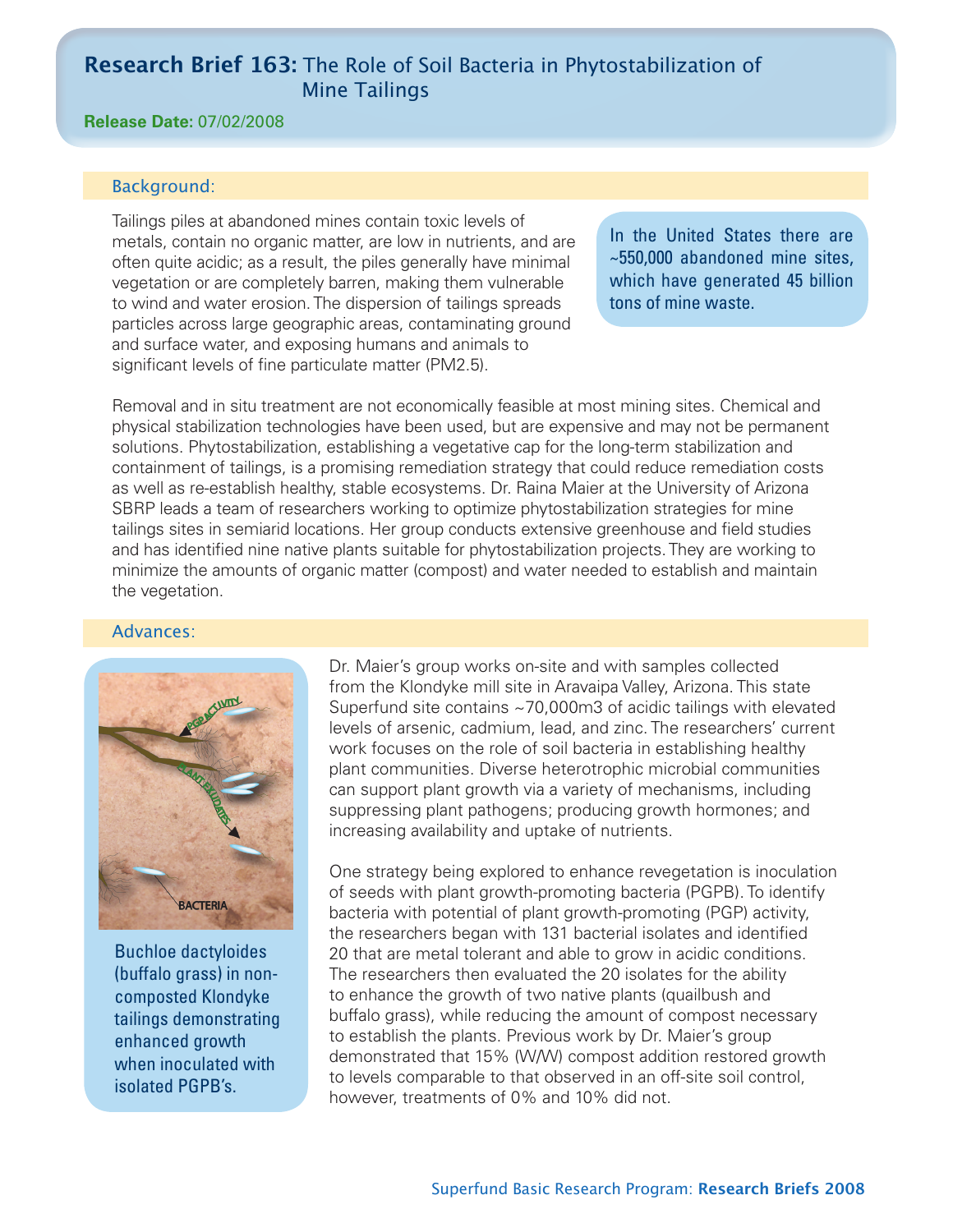The researchers evaluated bacterial isolates for the ability to enhance plant growth at the 0% and 10% suboptimal compost treatment levels by measuring plant survival and plant biomass. They found that:

- In 0% amended treatments, some of the isolates increased plant survival, but did not enhance plant biomass. The researchers believe these isolates be used as part of a PGPB mixture to enhance overall survival and growth.
- Some of the isolates that yielded the greatest plant biomass increase in the 10% compost treatment were not effective in the 0% compost treatment.
- The impact of PGPB was plant specific: buffalo grass responded more strongly to the PGPB at the 0% compost treatment, whereas quailbush responded more strongly in the 10% compost treatment.
- PGP activity of some isolates changed over time, suggesting that environmental factors (e.g., pH, metal toxicity) may impact long term survival of bacteria in the zone surrounding the roots of plants (rhizosphere).

In a separate study, Dr. Maier's group used phylogenetic analysis to compare microbial communities from moderately acidic and extremely acidic areas of the Klondyke site to an offsite control area. The microbial communities in the control area samples were significantly more diverse than those from the mine site, and contained more types of heterotrophic bacteria. The samples from the moderately and extremely acidic areas were not only less diverse, but contained iron- and sulfur-oxidizing bacteria not found in the control sample. Dr. Maier believes that the presence or absence of heterotrophic bacteria could serve as a bioindicator of the degree of site disturbance. Such a profile could be usedto assess the potential for plant establishment at a site.

#### Significance:

Dr. Maier's research demonstrates the important role of bacteria in the phytostabilization of mine tailings. Specific populations of endemic bacteria in tailings should be assessed and, perhaps, monitored. Introduced populations of bacteria that serve as PGPB can successfully enhance the growth of native plants in mine tailings from arid environments and partiallyreplace the requirement for compost amendment. This work highlights the importance of identifying PGPB that not only provide plants with key PGP mechanisms, but that can persist in the tailings rhizosphere.

Dr. Maier emphasizes the need for monitoring the long-term success of phytostabilization projects. Plants must not only survive and grow, but must self-propagate to colonize the area with no additional inputs. In addition, it will be critical to monitor changes in the rhizosphere as evolving



Klondyke State Superfund Site (adjacent to the Aravaipa Creek near Klondyke, Arizona) has remained unvegetated for over 50 years. Mine tailings are composed of fine to coarse sand sized particles with the consistency of flour.

microbial communities and weathering and decomposition of organic materials may result in conditions that alter the speciation, bioavailability, and phase distribution of metal contaminants.